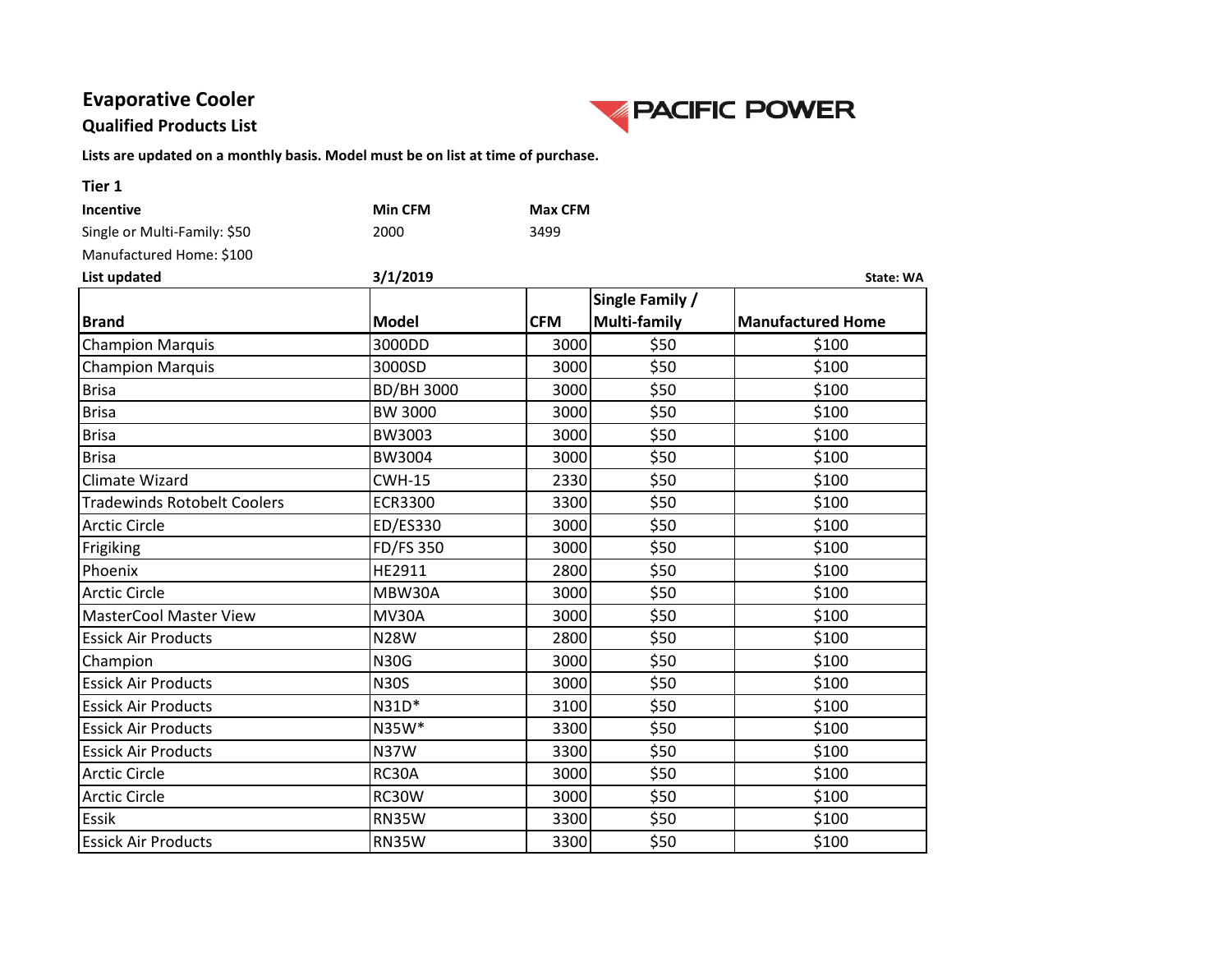| Alpine                  | <b>RW 2800</b> | 2800 | \$50 | \$100 |
|-------------------------|----------------|------|------|-------|
| Alpine-Adobe Air        | RW3000         | 3000 | \$50 | \$100 |
| Alpine                  | RW3000A        | 3000 | \$50 | \$100 |
| Alpine                  | RW3000G        | 3000 | \$50 | \$100 |
| Alpine                  | RW3300         | 3300 | \$50 | \$100 |
| <b>Champion Cooler</b>  | <b>RWC35*</b>  | 3300 | \$50 | \$100 |
| Alpine                  | $S/D$ 30A      | 3000 | \$50 | \$100 |
| <b>Arctic Circle</b>    | <b>UD320</b>   | 3000 | \$50 | \$100 |
| <b>Arctic Circle</b>    | <b>US320</b>   | 3000 | \$50 | \$100 |
| <b>Champion Marquis</b> | <b>WC35</b>    | 3300 | \$50 | \$100 |
| <b>Champion Cooler</b>  | WC37*          | 3300 | \$50 | \$100 |
| <b>Champion Marquis</b> | WCM28          | 2800 | \$50 | \$100 |
| <b>Brisa</b>            | <b>WH2902A</b> | 2800 | \$50 | \$100 |
| <b>Brisa</b>            | WH2903         | 2800 | \$50 | \$100 |
| Phoenix                 | <b>WH2905</b>  | 2800 | \$50 | \$100 |
| <b>Brisa</b>            | <b>WH2906</b>  | 2800 | \$50 | \$100 |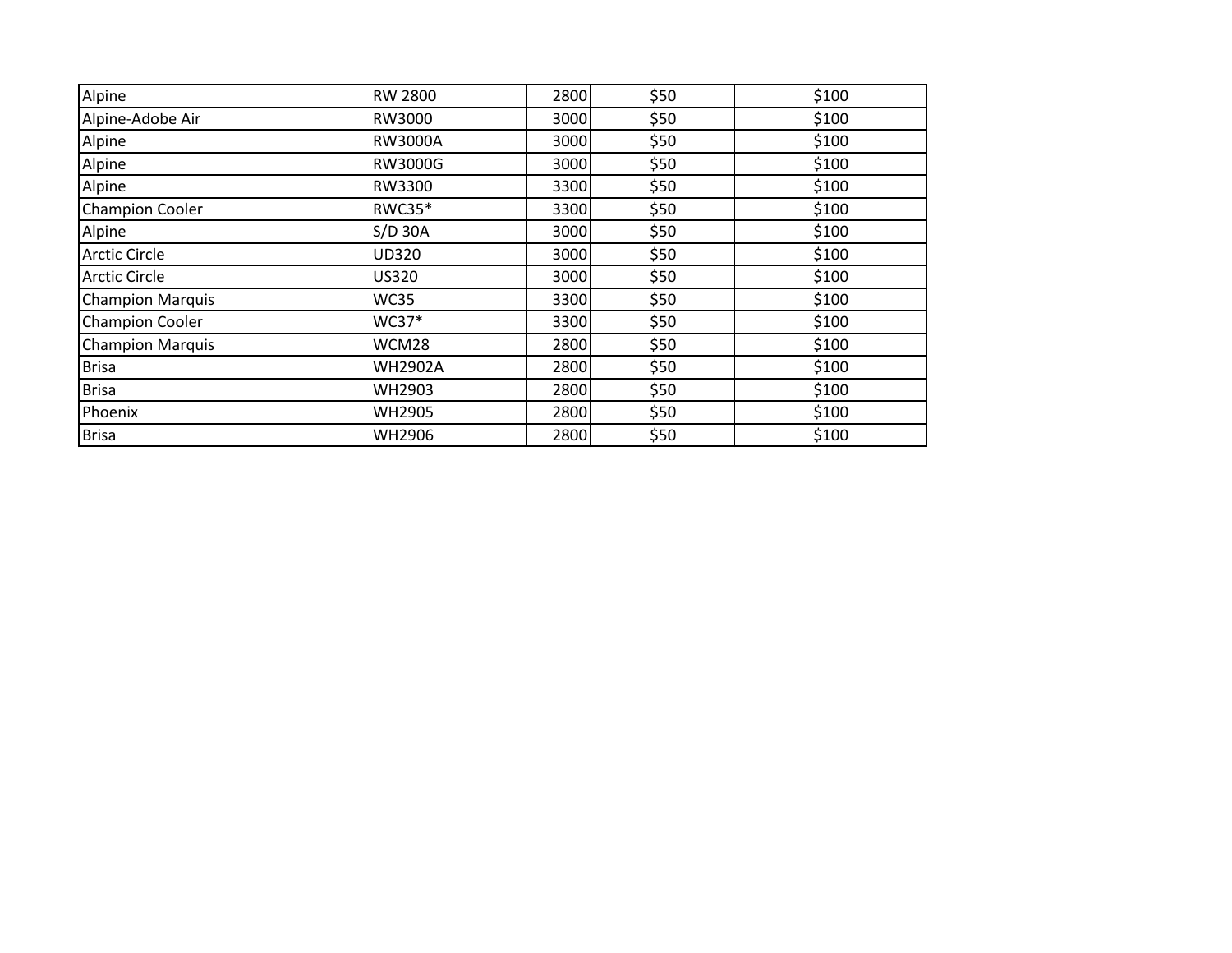### **Evaporative Coolers Tier 2 Qualified Products List**



| Incentive                     | <b>CFM</b>        |            |                     |              |
|-------------------------------|-------------------|------------|---------------------|--------------|
| Single or Multi-Family: \$250 | 3500 (or above)   |            |                     |              |
| Manufactured Home: \$300      |                   |            |                     |              |
| <b>List Updated</b>           | 3/1/2019          |            |                     | State: WA    |
|                               |                   |            | Single Family /     | Manufactured |
| <b>Brand</b>                  | <b>Model</b>      | <b>CFM</b> | <b>Multi-family</b> | Home         |
| AeroCool                      | PD4802            | 4,800      | \$250               | \$300        |
| <b>AeroCool Pro Series</b>    | PD4801/PD4231     | 4,800      | \$250               | \$300        |
| <b>AeroCool Pro Series</b>    | PD6801/PD6231     | 6,800      | \$250               | \$300        |
| <b>AeroCool Pro Series</b>    | PD6802            | 6,800      | \$250               | \$300        |
| <b>AeroCool Pro Series</b>    | PH4801/PH4231     | 4,800      | \$250               | \$300        |
| <b>AeroCool Pro Series</b>    | PH6801/PH6231     | 6,800      | \$250               | \$300        |
| Aerocool Trophy               | <b>TD/TH 3800</b> | 3,800      | \$250               | \$300        |
| Aerocool Trophy               | <b>TD5800</b>     | 5,500      | \$250               | \$300        |
| <b>AeroCool Trophy Series</b> | TD4400            | 4,000      | \$250               | \$300        |
| <b>AeroCool Trophy Series</b> | TH/TD4801         | 4,800      | \$250               | \$300        |
| <b>AeroCool Trophy Series</b> | TH/TD4812         | 4,800      | \$250               | \$300        |
| <b>AeroCool Trophy Series</b> | TH/TD6801         | 6,800      | \$250               | \$300        |
| <b>AeroCool Trophy Series</b> | TH/TD6812         | 6,800      | \$250               | \$300        |
| <b>AeroCool Trophy Series</b> | <b>TUP6801</b>    | 6,800      | \$250               | \$300        |
| <b>AeroCool Trophy Series</b> | <b>TUP6812</b>    | 6,800      | \$250               | \$300        |
| AeroCool Trophy Series*       | HD4801C           | 4,400      | \$250               | \$300        |
| AeroCool Trophy Series*       | HH4801C           | 4,400      | \$250               | \$300        |
| AeroCool Trophy Series*       | TH/TD4800         | 4,400      | \$250               | \$300        |
| AeroCool Trophy Series*       | TH/TD6800         | 6,800      | \$250               | \$300        |
| AeroCool Trophy Series*       | <b>TUP6800</b>    | 6,800      | \$250               | \$300        |
| Alpine                        | RW3500            | 3,500      | \$250               | \$300        |
| Alpine                        | RW4000            | 4,000      | \$250               | \$300        |
| Alpine                        | RW4500            | 4,500      | \$250               | \$300        |
| Alpine                        | RW5000            | 5,000      | \$250               | \$300        |
| Alpine                        | $S/D$ 45A         | 4,500      | \$250               | \$300        |
| Alpine                        | $S/D$ 65A         | 6,500      | \$250               | \$300        |
| <b>Arctic Circle</b>          | ED/ES430          | 4,500      | \$250               | \$300        |
| <b>Arctic Circle</b>          | ED/ES630          | 6,500      | \$250               | \$300        |
| <b>Arctic Circle</b>          | <b>ED/ES800</b>   | 8,300      | \$250               | \$300        |
| <b>Arctic Circle</b>          | MBW40A            | 4,000      | \$250               | \$300        |
| <b>Arctic Circle</b>          | MBW45A            | 4,500      | \$250               | \$300        |
| <b>Arctic Circle</b>          | MBW50A            | 5,000      | \$250               | \$300        |
| <b>Arctic Circle</b>          | <b>UD440</b>      | 4,500      | \$250               | \$300        |
| <b>Arctic Circle</b>          | <b>UD670</b>      | 6,500      | \$250               | \$300        |
| <b>Arctic Circle</b>          | US440             | 4,500      | \$250               | \$300        |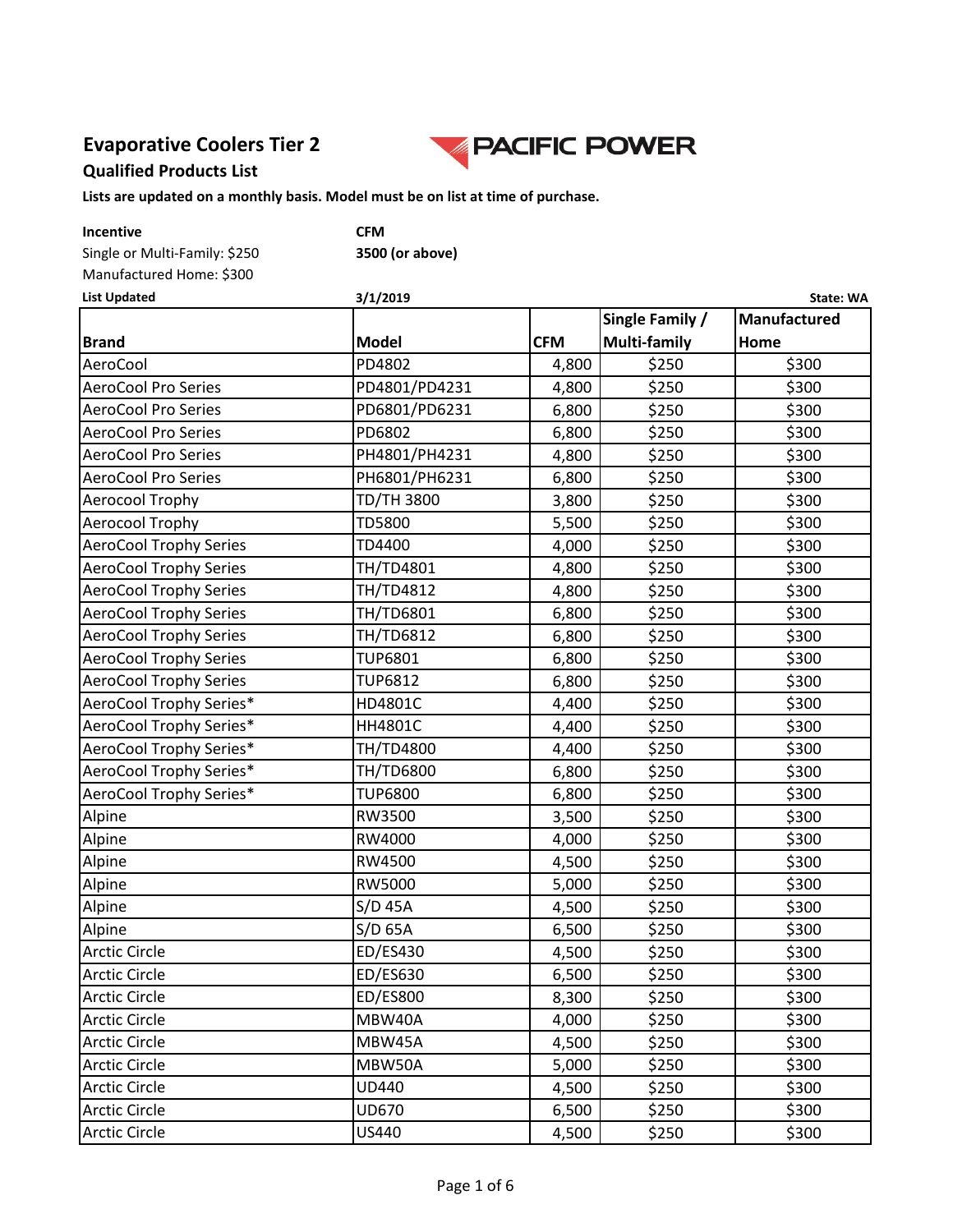

#### **Qualified Products List**

**Lists are updated on a monthly basis. Model must be on list at time of purchase.**

| Incentive                     | <b>CFM</b> |
|-------------------------------|------------|
| Single or Multi-Family: \$250 | 3500       |
| Manufactured Home: \$300      |            |

500 (or above)

| Manufactured Home: \$300<br><b>List Updated</b> | 3/1/2019<br>State: WA |            |                 |              |  |
|-------------------------------------------------|-----------------------|------------|-----------------|--------------|--|
|                                                 |                       |            | Single Family / | Manufactured |  |
| <b>Brand</b>                                    | <b>Model</b>          | <b>CFM</b> | Multi-family    | Home         |  |
| <b>Arctic Circle</b>                            | <b>US670</b>          | 6,500      | \$250           | \$300        |  |
| Aspen                                           | SD/SS 330             | 3,500      | \$250           | \$300        |  |
| Aspen                                           | SD/SS 330G            | 3,500      | \$250           | \$300        |  |
| Aspen                                           | SD/SS 430             | 4,500      | \$250           | \$300        |  |
| Aspen                                           | SD/SS 430G            | 4,500      | \$250           | \$300        |  |
| Aspen                                           | SD/SS 630             | 6,500      | \$250           | \$300        |  |
| Aspen                                           | SD/SS 630G            | 6,500      | \$250           | \$300        |  |
| <b>AstroAir Low Profile</b>                     | MD430                 | 4,200      | \$250           | \$300        |  |
| <b>AstroAir Low Profile</b>                     | MD440                 | 4,800      | \$250           | \$300        |  |
| <b>AstroAir Low Profile</b>                     | MD630                 | 5,500      | \$250           | \$300        |  |
| <b>AstroAir Low Profile</b>                     | MD640                 | 6,500      | \$250           | \$300        |  |
| <b>Bonaire</b>                                  | 6250020               | 5,900      | \$250           | \$300        |  |
| <b>Bonaire</b>                                  | 6280020               | 5,500      | \$250           | \$300        |  |
| <b>Bonaire</b>                                  | 6280030               | 4,500      | \$250           | \$300        |  |
| <b>Bonaire</b>                                  | 6280035               | 5,900      | \$250           | \$300        |  |
| <b>Breezair</b>                                 | <b>EXH 170</b>        | 7,500      | \$250           | \$300        |  |
| <b>Breezair</b>                                 | <b>EXH 210</b>        | 9,500      | \$250           | \$300        |  |
| <b>Breezair</b>                                 | <b>EXT 155</b>        | 5,500      | \$250           | \$300        |  |
| <b>Breezair</b>                                 | <b>EXT 265</b>        | 6,500      | \$250           | \$300        |  |
| <b>Breezair</b>                                 | <b>EXV 155</b>        | 5,500      | \$250           | \$300        |  |
| <b>Breezair</b>                                 | <b>EXV 275</b>        | 7,500      | \$250           | \$300        |  |
| <b>Breezair</b>                                 | <b>TBA 450</b>        | 10,000     | \$250           | \$300        |  |
| <b>Brisa</b>                                    | <b>BD/BH 4000</b>     | 4,000      | \$250           | \$300        |  |
| <b>Brisa</b>                                    | <b>BD/BH 5000</b>     | 5,800      | \$250           | \$300        |  |
| <b>Brisa</b>                                    | <b>BW 3500</b>        | 3,500      | \$250           | \$300        |  |
| <b>Brisa</b>                                    | <b>BW 4000</b>        | 4,000      | \$250           | \$300        |  |
| <b>Brisa</b>                                    | BW 4001               | 4,000      | \$250           | \$300        |  |
| Brisa                                           | <b>BW 4500</b>        | 4,500      | \$250           | \$300        |  |
| <b>Brisa</b>                                    | BW 4501               | 4,500      | \$250           | \$300        |  |
| <b>Brisa</b>                                    | <b>BW 5000</b>        | 5,000      | \$250           | \$300        |  |
| <b>Brisa</b>                                    | <b>BW 5500</b>        | 5,500      | \$250           | \$300        |  |
| <b>Brisa</b>                                    | <b>BW 5501</b>        | 5,000      | \$250           | \$300        |  |
| <b>Brisa</b>                                    | BW3500                | 3,500      | \$250           | \$300        |  |
| <b>Brisa</b>                                    | <b>BW3500A</b>        | 3,500      | \$250           | \$300        |  |
| <b>Brisa</b>                                    | BW3501                | 3,500      | \$250           | \$300        |  |
| <b>Brisa</b>                                    | BW4002                | 4,000      | \$250           | \$300        |  |
| <b>Brisa</b>                                    | BW4501                | 4,500      | \$250           | \$300        |  |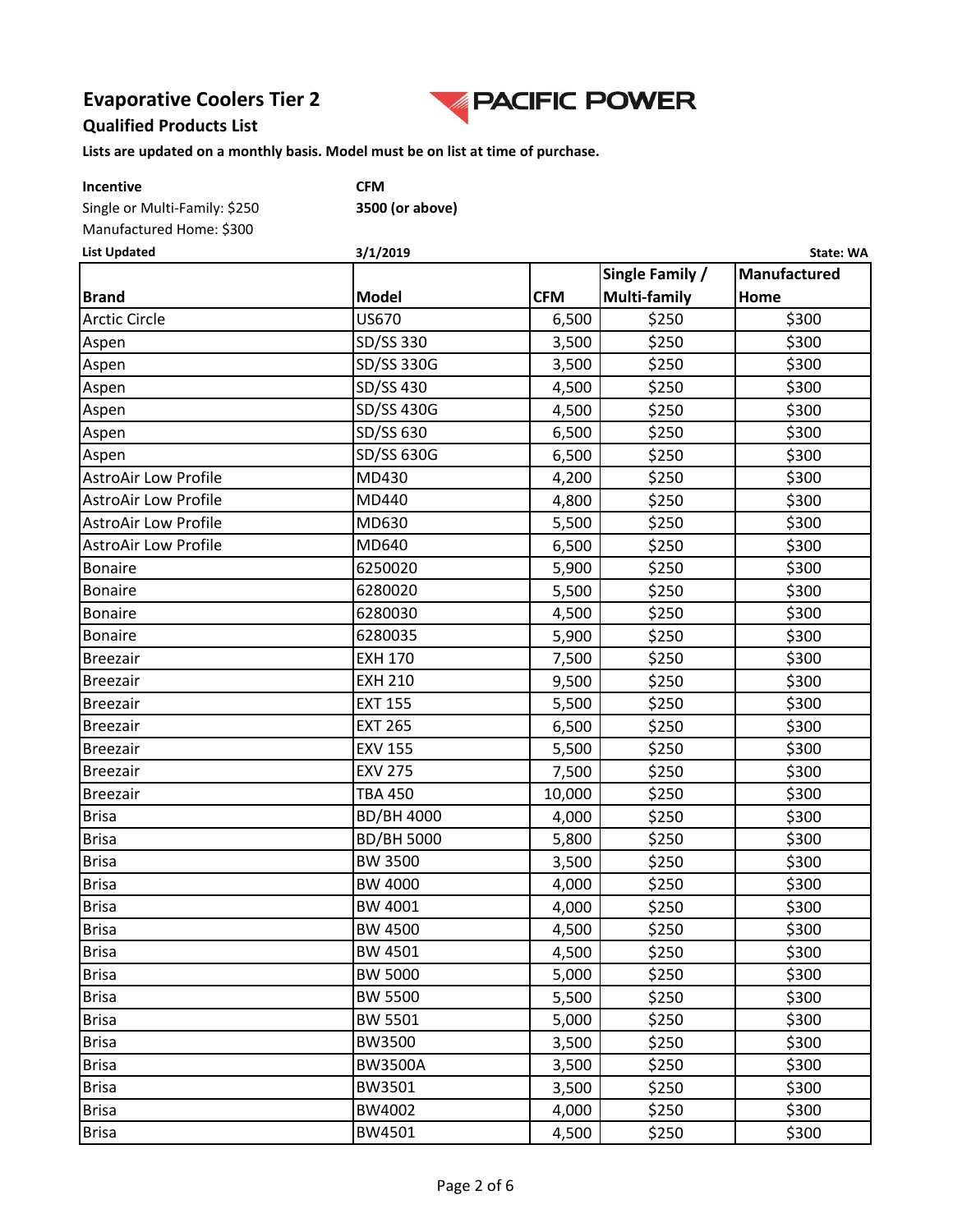

#### **Qualified Products List**

**Lists are updated on a monthly basis. Model must be on list at time of purchase.**

| <b>Incentive</b>              | <b>CFM</b> |
|-------------------------------|------------|
| Single or Multi-Family: \$250 | 3500       |
| Manufactured Home: \$300      |            |

Single or Multi-Family: \$250 **3500 (or above)**

| <b>List Updated</b>        | 3/1/2019     | State: WA  |                     |              |  |  |
|----------------------------|--------------|------------|---------------------|--------------|--|--|
|                            |              |            | Single Family /     | Manufactured |  |  |
| <b>Brand</b>               | <b>Model</b> | <b>CFM</b> | <b>Multi-family</b> | Home         |  |  |
| <b>Brisa</b>               | BW4502       | 4,500      | \$250               | \$300        |  |  |
| <b>Brisa</b>               | BW5001       | 4,500      | \$250               | \$300        |  |  |
| <b>Brisa</b>               | BW5002       | 5,000      | \$250               | \$300        |  |  |
| <b>Brisa</b>               | BW5502       | 5,000      | \$250               | \$300        |  |  |
| <b>Brisa</b>               | GMA30        | 3,500      | \$250               | \$300        |  |  |
| <b>Brisa</b>               | <b>GMA50</b> | 4,500      | \$250               | \$300        |  |  |
| <b>Brisa</b>               | GMR30        | 4,500      | \$250               | \$300        |  |  |
| <b>Brisa</b>               | LGMA50       | 4,600      | \$250               | \$300        |  |  |
| <b>Brisa</b>               | RBW5001      | 5,000      | \$250               | \$300        |  |  |
| Champion                   | 4000RLD      | 4,300      | \$250               | \$300        |  |  |
| Champion                   | 5000 DD      | 5,500      | \$250               | \$300        |  |  |
| Champion                   | RWC46        | 4,500      | \$250               | \$300        |  |  |
| Champion                   | <b>WC46</b>  | 4,500      | \$250               | \$300        |  |  |
| <b>Champion Cooler</b>     | 4001DD*      | 4,500      | \$250               | \$300        |  |  |
| <b>Champion Cooler</b>     | 4001SD*      | 4,800      | \$250               | \$300        |  |  |
| <b>Champion Cooler</b>     | 5000SD       | 5,500      | \$250               | \$300        |  |  |
| <b>Champion Cooler</b>     | 5000SD*      | 5,500      | \$250               | \$300        |  |  |
| <b>Champion Cooler</b>     | <b>WC50</b>  | 5,000      | \$250               | \$300        |  |  |
| <b>Champion Marquis</b>    | 4000DD       | 4,000      | \$250               | \$300        |  |  |
| <b>Champion Marquis</b>    | 4001DD       | 4,000      | \$250               | \$300        |  |  |
| <b>Champion Marquis</b>    | 4001SD       | 4,000      | \$250               | \$300        |  |  |
| <b>Champion Marquis</b>    | 5000DD       | 5,500      | \$250               | \$300        |  |  |
| <b>Champion Marquis</b>    | RWC46        | 4,500      | \$250               | \$300        |  |  |
| <b>Champion Marquis</b>    | <b>RWC50</b> | 5,000      | \$250               | \$300        |  |  |
| <b>Champion Marquis</b>    | <b>WC44</b>  | 4,000      | \$250               | \$300        |  |  |
| <b>Champion Mastercool</b> | AD1C/5112    | 5,000      | \$250               | \$300        |  |  |
| <b>Champion Mastercool</b> | AD1C/7112    | 7,000      | \$250               | \$300        |  |  |
| <b>Champion Mastercool</b> | AD2C/5112    | 5,000      | \$250               | \$300        |  |  |
| <b>Champion Mastercool</b> | AD2C/7112    | 7,000      | \$250               | \$300        |  |  |
| <b>Champion Mastercool</b> | ADA/ASA 51   | 5,000      | \$250               | \$300        |  |  |
| <b>Champion Mastercool</b> | ADA/ASA 5112 | 5,100      | \$250               | \$300        |  |  |
| <b>Champion Mastercool</b> | ADA/ASA 71   | 7,000      | \$250               | \$300        |  |  |
| <b>Champion Mastercool</b> | ADA/ASA 7112 | 7,000      | \$250               | \$300        |  |  |
| <b>Champion Mastercool</b> | AS1C/5112    | 5,000      | \$250               | \$300        |  |  |
| <b>Champion Mastercool</b> | AS1C/7112    | 7,000      | \$250               | \$300        |  |  |
| <b>Champion Mastercool</b> | AS1C51       | 5,000      | \$250               | \$300        |  |  |
| <b>Champion Mastercool</b> | AS2C/5112    | 5,000      | \$250               | \$300        |  |  |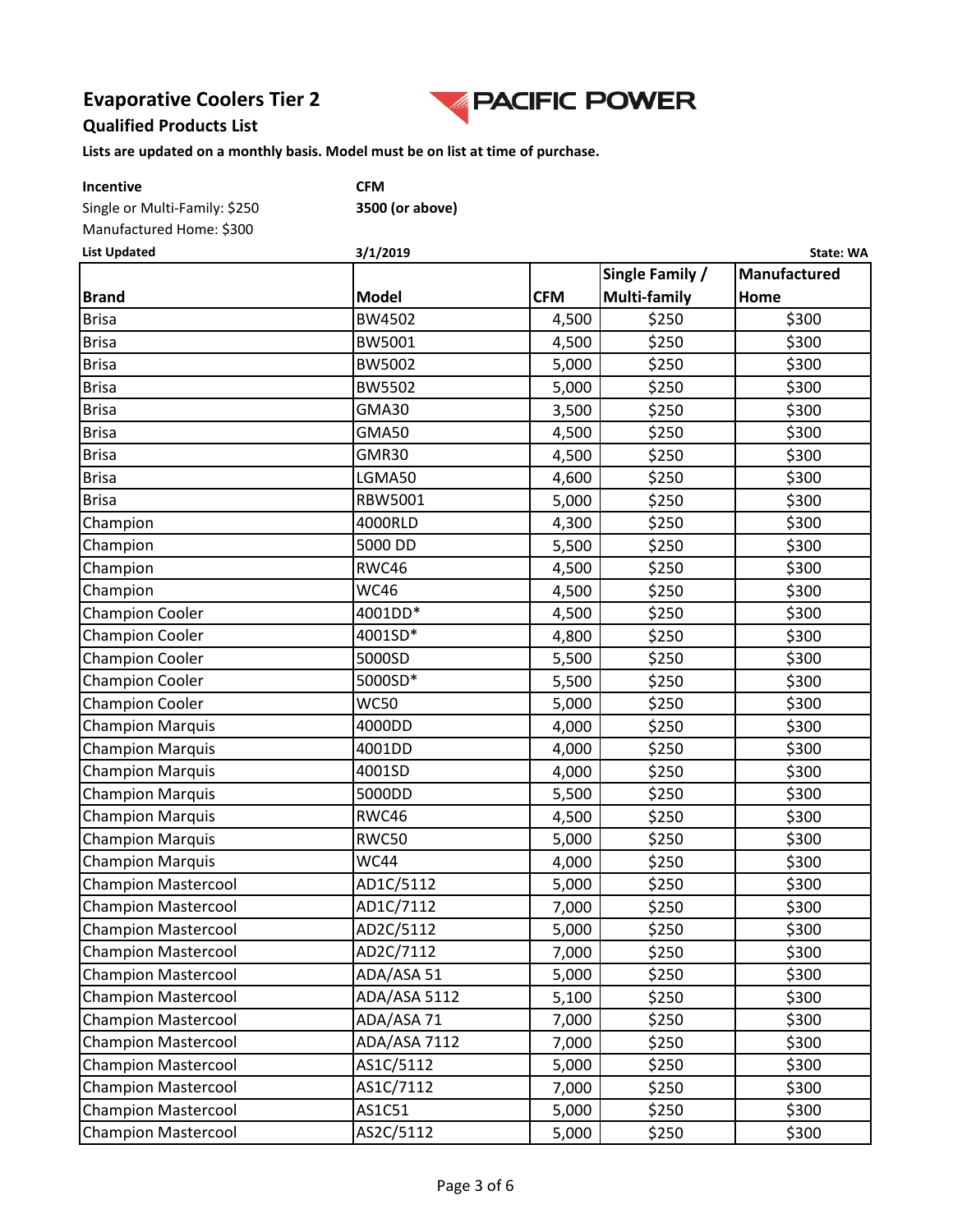

#### **Qualified Products List**

| Incentive                     | <b>CFM</b>       |            |                 |              |
|-------------------------------|------------------|------------|-----------------|--------------|
| Single or Multi-Family: \$250 | 3500 (or above)  |            |                 |              |
| Manufactured Home: \$300      |                  |            |                 |              |
| <b>List Updated</b>           | 3/1/2019         |            |                 | State: WA    |
|                               |                  |            | Single Family / | Manufactured |
| <b>Brand</b>                  | <b>Model</b>     | <b>CFM</b> | Multi-family    | Home         |
| <b>Champion Mastercool</b>    | AS2C/7112        | 7,000      | \$250           | \$300        |
| <b>Champion Mastercool</b>    | AU1C/7112        | 7,000      | \$250           | \$300        |
| <b>Champion Mastercool</b>    | AU2C/7112        | 7,000      | \$250           | \$300        |
| <b>Champion Mastercool</b>    | MCP44            | 3,500      | \$250           | \$300        |
| <b>Champion MasterCool</b>    | MCP59            | 5,900      | \$250           | \$300        |
| <b>Champion Mastercool</b>    | WPL44NP          | 4,000      | \$250           | \$300        |
| Champion Ultracool*           | <b>ADA 35</b>    | 3,500      | \$250           | \$300        |
| Champion Ultracool*           | ADA/ASA 50       | 5,000      | \$250           | \$300        |
| Champion Ultracool*           | ADA/ASA 5012     | 5,000      | \$250           | \$300        |
| Champion Ultracool*           | ADA/ASA 70       | 7,000      | \$250           | \$300        |
| Champion Ultracool*           | ADA/ASA 7012     | 7,000      | \$250           | \$300        |
| Champion Ultracool*           | <b>ASA 35</b>    | 3,500      | \$250           | \$300        |
| Dayton                        | 4RNP4            | 4,800      | \$250           | \$300        |
| Dayton                        | 4RNP6            | 6,800      | \$250           | \$300        |
| Dayton                        | 4RNP8            | 4,800      | \$250           | \$300        |
| Durango Window Cooler         | 4500E            | 4,500      | \$250           | \$300        |
| Durango Window Cooler         | 5900E            | 5,900      | \$250           | \$300        |
| Durango Window Cooler         | WEAC628          | 5,500      | \$250           | \$300        |
| Durango Window Cooler         | WEAC628*         | 5,500      | \$250           | \$300        |
| <b>Essick Air</b>             | N43/48D          | 4,100      | \$250           | \$300        |
| <b>Essick Air Products</b>    | 5500/6500        | 5,500      | \$250           | \$300        |
| <b>Essick Air Products</b>    | N37W*            | 3,500      | \$250           | \$300        |
| <b>Essick Air Products</b>    | N40/45S          | 4,000      | \$250           | \$300        |
| <b>Essick Air Products</b>    | N46W             | 4,200      | \$250           | \$300        |
| <b>Essick Air Products</b>    | <b>N50W</b>      | 5,000      | \$250           | \$300        |
| <b>Essick Air Products</b>    | N55/65S          | 5,500      | \$250           | \$300        |
| <b>Essick Air Products</b>    | N55S*            | 5,500      | \$250           | \$300        |
| <b>Essick Air Products</b>    | N56/66D          | 5,600      | \$250           | \$300        |
| <b>Essick Air Products</b>    | <b>RN50</b>      | 5,000      | \$250           | \$300        |
| FineAire                      | <b>HTSC-3.5</b>  | 3,500      | \$250           | \$300        |
| FineAire                      | HTSC-5           | 5,000      | \$250           | \$300        |
| FineAire                      | HTSC-7           | 7,000      | \$250           | \$300        |
| Frigiking                     | D8801            | 8,500      | \$250           | \$300        |
| Frigiking                     | <b>FD/FS450</b>  | 4,500      | \$250           | \$300        |
| Frigiking                     | <b>FD/FS 650</b> | 6,500      | \$250           | \$300        |
| Frigiking                     | H8801            | 8,500      | \$250           | \$300        |
| Mastercool                    | AD1C71*          | 7,000      | \$250           | \$300        |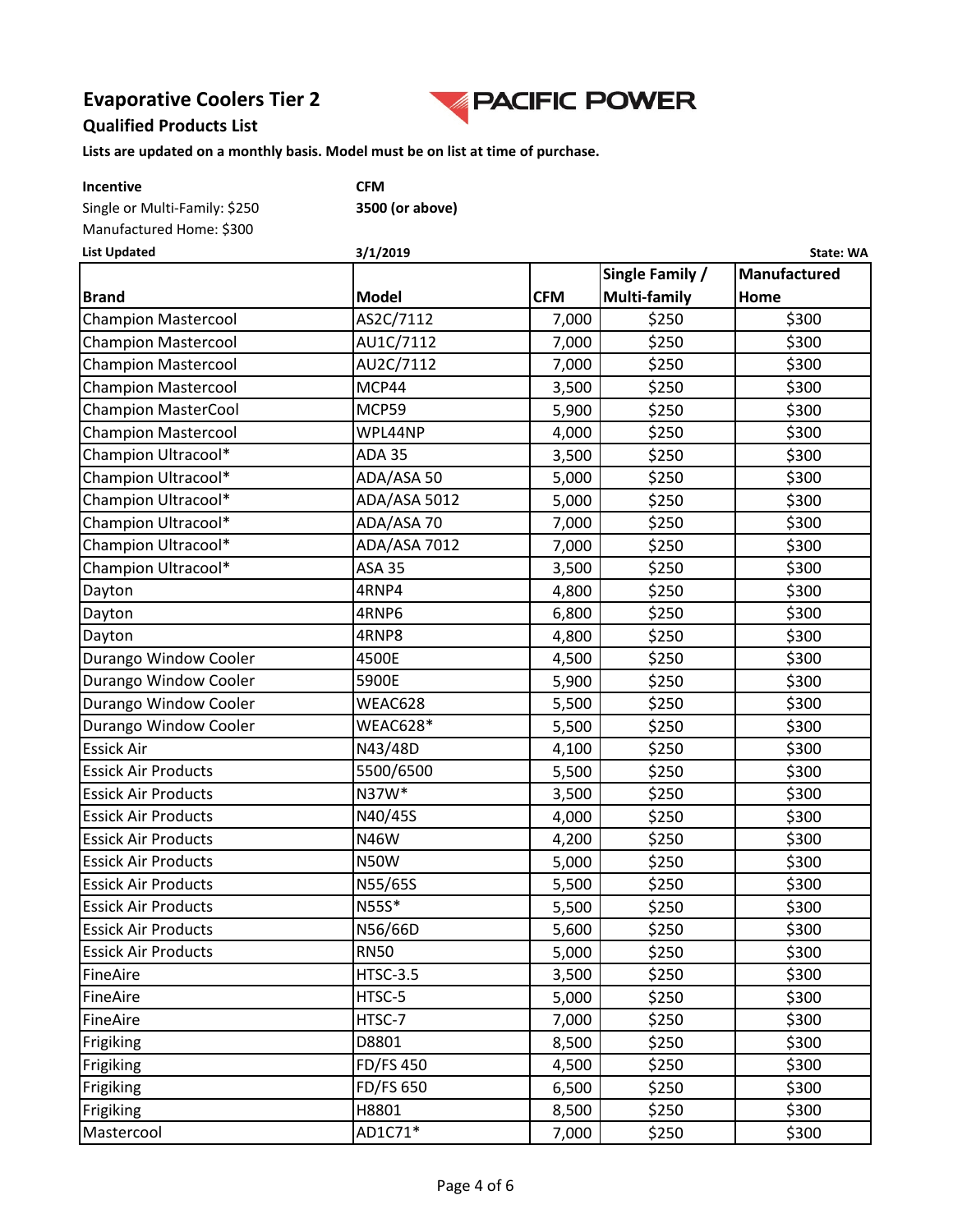

#### **Qualified Products List**

| Incentive                     | <b>CFM</b>      |            |                 |              |
|-------------------------------|-----------------|------------|-----------------|--------------|
| Single or Multi-Family: \$250 | 3500 (or above) |            |                 |              |
| Manufactured Home: \$300      |                 |            |                 |              |
| <b>List Updated</b>           | 3/1/2019        |            |                 | State: WA    |
|                               |                 |            | Single Family / | Manufactured |
| <b>Brand</b>                  | <b>Model</b>    | <b>CFM</b> | Multi-family    | Home         |
| Mastercool                    | AD1C7112        | 4,213      | \$250           | \$300        |
| MasterCool                    | <b>CMC431</b>   | 4,800      | \$250           | \$300        |
| MasterCool                    | <b>CMC432</b>   | 4,800      | \$250           | \$300        |
| <b>MasterCool</b>             | <b>CMC433</b>   | 4,800      | \$250           | \$300        |
| MasterCool                    | <b>CMC434</b>   | 4,800      | \$250           | \$300        |
| <b>MasterCool</b>             | <b>CMC441</b>   | 4,800      | \$250           | \$300        |
| <b>MasterCool</b>             | <b>CMC442</b>   | 4,800      | \$250           | \$300        |
| <b>MasterCool</b>             | <b>CMC443</b>   | 4,800      | \$250           | \$300        |
| MasterCool                    | <b>CMC444</b>   | 4,800      | \$250           | \$300        |
| <b>MasterCool</b>             | <b>CMC631</b>   | 6,500      | \$250           | \$300        |
| <b>MasterCool</b>             | <b>CMC632</b>   | 6,500      | \$250           | \$300        |
| <b>MasterCool</b>             | <b>CMC633</b>   | 6,500      | \$250           | \$300        |
| MasterCool                    | <b>CMC634</b>   | 6,500      | \$250           | \$300        |
| <b>MasterCool</b>             | <b>CMC641</b>   | 6,500      | \$250           | \$300        |
| <b>MasterCool</b>             | <b>CMC642</b>   | 6,500      | \$250           | \$300        |
| MasterCool                    | <b>CMC663</b>   | 6,500      | \$250           | \$300        |
| MasterCool                    | <b>CMC664</b>   | 6,500      | \$250           | \$300        |
| <b>MasterCool</b>             | MRC55W          | 5,500      | \$250           | \$300        |
| Mastercool                    | <b>WHC762</b>   | 11,430     | \$250           | \$300        |
| MasterCool II HC Series*      | HC43/44         | 4,800      | \$250           | \$300        |
| MasterCool II HC Series*      | HC63/64         | 6,500      | \$250           | \$300        |
| MasterCool II MC Series*      | MC43/44         | 4,500      | \$250           | \$300        |
| MasterCool II MC Series*      | MC63/64         | 6,500      | \$250           | \$300        |
| MasterCool II MC Series*      | MMC43A/44A      | 4,500      | \$250           | \$300        |
| MasterCool II MC Series*      | MMC63A/64A      | 6,400      | \$250           | \$300        |
| MasterCool*                   | <b>CHC431</b>   | 4,800      | \$250           | \$300        |
| MasterCool*                   | <b>CHC432</b>   | 4,800      | \$250           | \$300        |
| MasterCool*                   | <b>CHC441</b>   | 4,800      | \$250           | \$300        |
| MasterCool*                   | <b>CHC442</b>   | 4,800      | \$250           | \$300        |
| MasterCool*                   | CHC631          | 6,500      | \$250           | \$300        |
| MasterCool*                   | <b>CHC632</b>   | 6,500      | \$250           | \$300        |
| MasterCool*                   | <b>CHC641</b>   | 6,500      | \$250           | \$300        |
| MasterCool*                   | <b>CHC642</b>   | 6,500      | \$250           | \$300        |
| MasterCool*                   | <b>CHC651</b>   | 6,500      | \$250           | \$300        |
| MasterCool*                   | <b>CHC652</b>   | 6,500      | \$250           | \$300        |
| Pro Series                    | PD4801/4231     | 4,800      | \$250           | \$300        |
| Pro Series                    | PD6801/6231     | 6,800      | \$250           | \$300        |